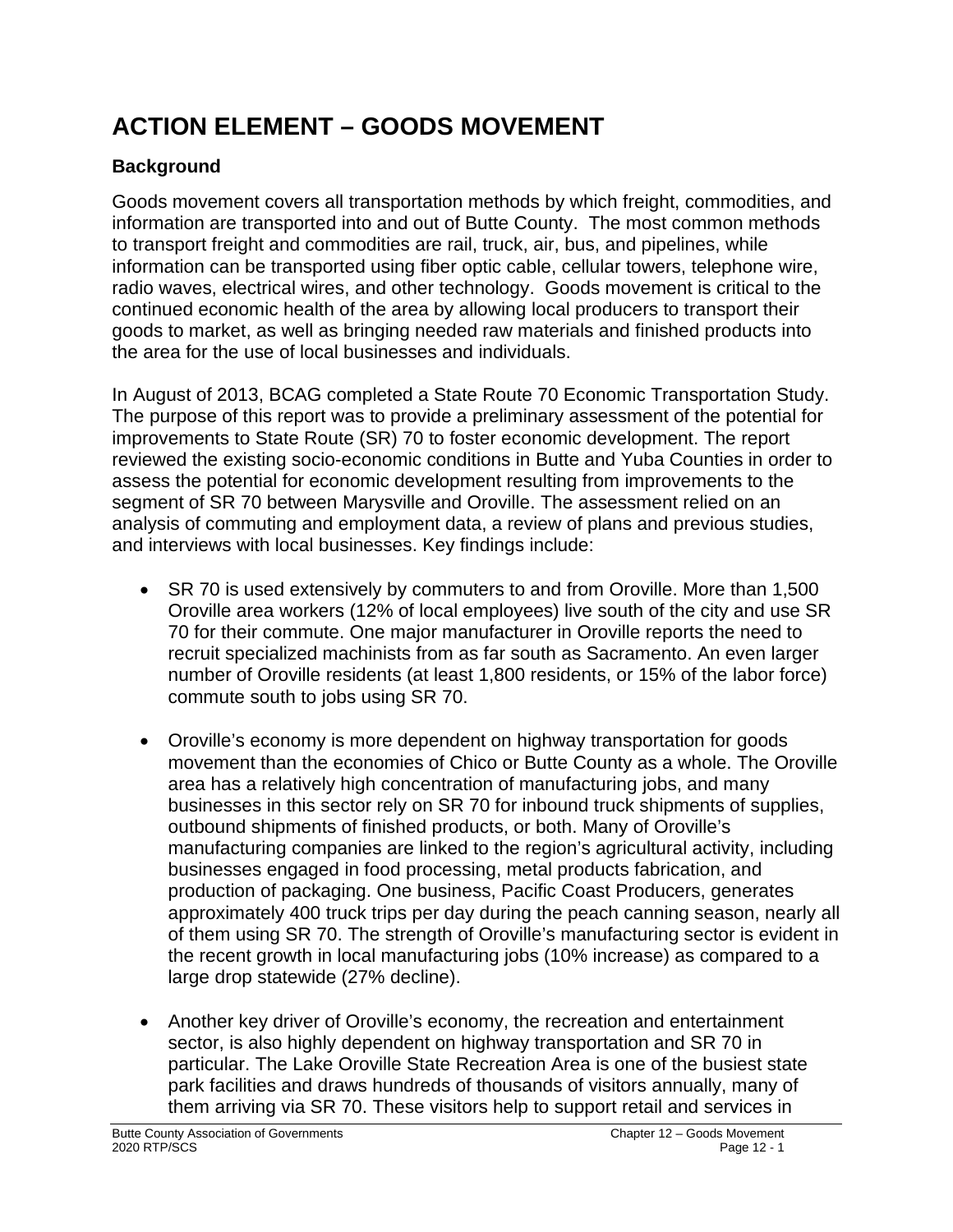Oroville. The two casinos in the Oroville area draw heavily from population centers to the south, with approximately 30% of casino revenue coming from patrons using SR 70.

• Several businesses report that current travel conditions on SR 70 can negatively affect their business operations. Traffic incidents on SR 70 that delay shipment of fresh produce can raise costs for food processors, making them less competitive. Similarly, highway delays can negatively affect manufactures that rely on SR 70 for inbound shipments of raw materials, such as steel, and outbound shipments of finished products. Because of the need for Oroville area businesses to remain competitive domestically and even globally, significant deterioration of travel conditions on SR 70 could hinder the expansion of some existing businesses and limit the potential for new businesses to locate in the Oroville area.

The above listed reasons along with safety, assisted in securing the necessary funding to widen the SR 70 Corridor where the facility was two lanes to 4 lanes. SR 70 is a twolane rural highway from Oroville to Marysville. The entire 31-mile section is programmed to be widened to 4 lanes. Construction is expected to be completed within the next six years.

The State Route 70 has been highlighted as a major constraint for goods movement since 1988 and is now coming to fruition.

# **Goods Transport**

# Rail Transport

Butte County is served by the Union Pacific Railroad. Union Pacific maintains a total of 100.4 miles of mainline track through Butte County, with two mainlines; one in the western portion of Butte County, and one in the eastern portion of the County.

The western mainline extends through the county from the Sutter County line to the Tehama County line, and comprises 45.6 miles of mainline track within the county (Figure 12-1). Sidings are located in Fagan (near the Butte-Sutter County border), Gridley, Biggs, Richvale, Chico, and Anita (northwest of Chico). On an average day, approximately 18 to 24 trains move through Butte County on this segment of the Union Pacific tracks.

The eastern mainline of the Union Pacific Railroad extends through the county from the Yuba County line to the Plumas County line via Oroville for a total of 54.8 miles. North of Oroville, the rail line follows the Feather River (Figure 12-1). The Union Pacific tracks in the Feather River Canyon have a rich history, having been built as part of the first transcontinental railroad by the Central Pacific Railroad Company that began building east from California to meet Union Pacific, which was building west. When the two railroads met at Promontory Point, Utah in 1869, the transcontinental railroad was completed.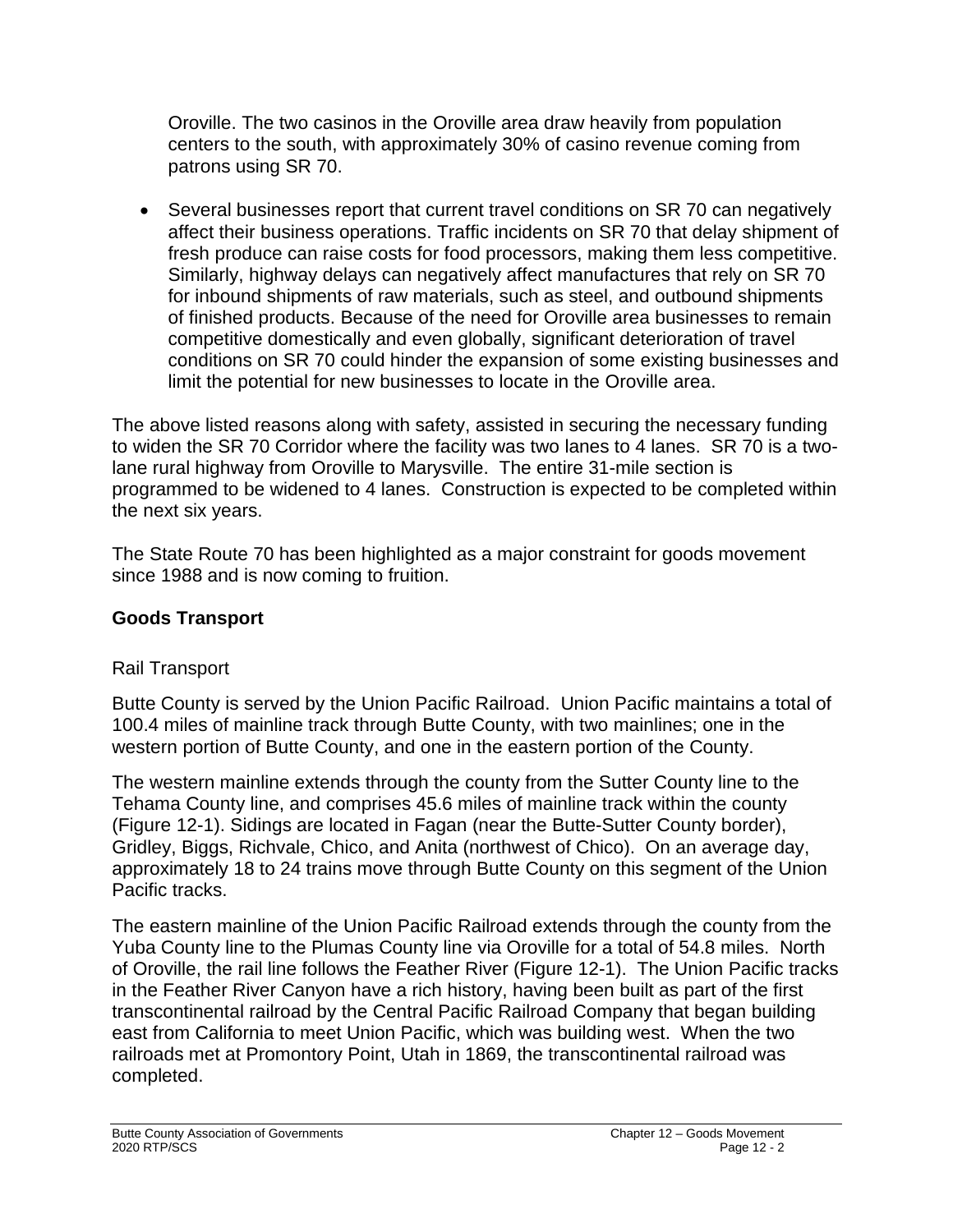There are a number of sidings and spur tracks within Butte County. Some are used by various manufacturers, some are used as passing sidings, and others have been abandoned. The Craig siding and Adelaide spur, both south of Oroville, serve several lumber mills, while several sidings within the Oroville area are currently in use by various manufacturers. The Kramm and Elsey sidings just north of Oroville are both passing sidings with some limited use for commercial enterprise, and the James and Pulga are passing sidings in the Feather River Canyon. More recently, a siding has been added in Chico at the Chico Bean Growers facility. On an average day, approximately 24 to 50 trains move through Butte County on the Union Pacific tracks. Most of the cargo shipped by rail includes bulky items such as grains, rice, vehicles, lumber, and fuel.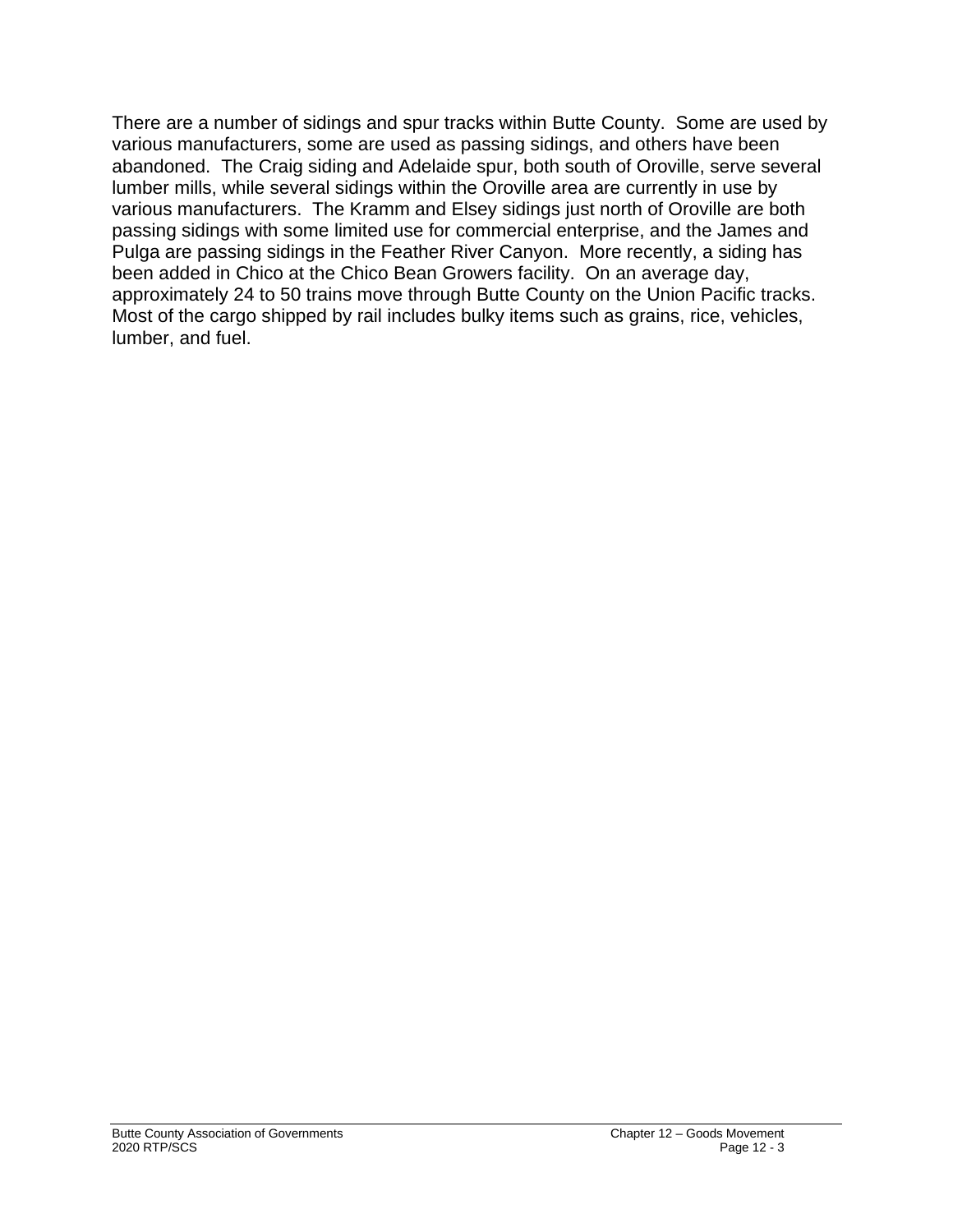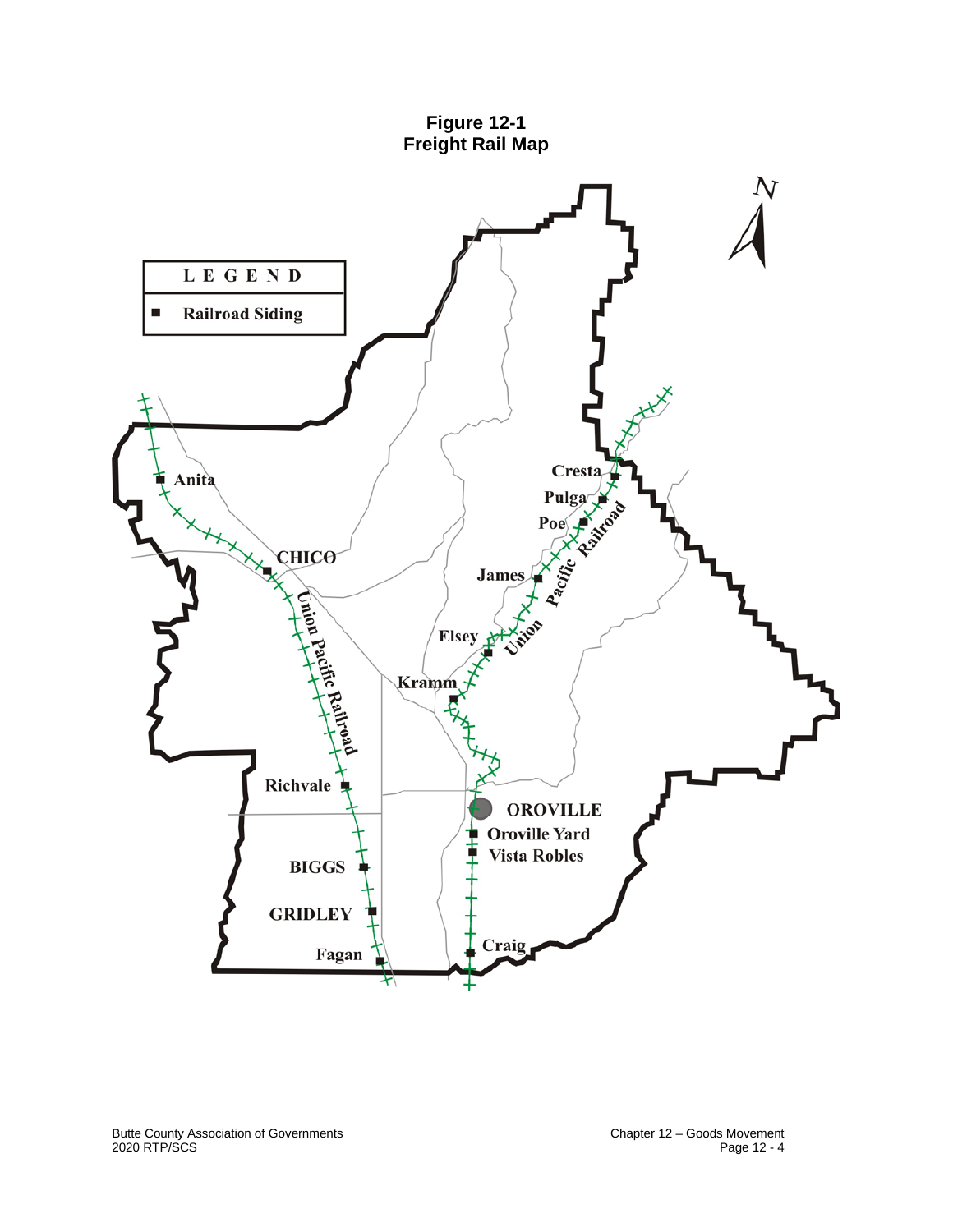While transport by rail is generally less expensive than air or truck transport, rail is limited by speed and the location of fixed rail track. Rail transport provides the option of specialized rail cars such as flatbeds, refrigerated box cars, fuel tankers, and piggyback cars. These specialized rail cars allow rail transport to move a large variety of goods, giving it an advantage over other modes of transportation.

## Air Transport

Air transport is the fastest way to move goods. However, because of the higher cost per pound, air transport is most practical for small, lightweight items such as mail, business documents, medical supplies & services, and small packages of higher value.

Chico Municipal Airport is the primary airport for air cargo service in Butte County, and also serves the needs of Glenn, Tehama, and Plumas Counties. Paradise Skypark is also used on occasion by commercial cargo carriers as a reliever airport when the Chico Airport is fogged in.

The Chico Airport Master Plan reports air cargo through the airport. CIC moved outbound 178,174 pounds of cargo for calendar year 2019. That would equal only 89 tons for the year or 0.04 tons daily.

Table 12-1 documents the outbound cargo in tons:

| Chico Municipal Airport – Outbound Air Cargo |        |       |  |  |
|----------------------------------------------|--------|-------|--|--|
| Year                                         | Annual | Daily |  |  |
| 2000                                         | 980    | 3.77  |  |  |
| 2010                                         | 246    | 0.95  |  |  |
| 2020                                         | 163    | 0.63  |  |  |

Table 12-1

The following Table 12-2 describes the cargo aircraft departures by the same year groups.

Table 12-2 Chico Municipal Airport – Air Cargo Aircraft Departures

|       | Cargo Aircraft Departures |       |        |                                      |              |       |        |       |              |       |
|-------|---------------------------|-------|--------|--------------------------------------|--------------|-------|--------|-------|--------------|-------|
|       | Cessna                    |       |        | <b>Piper Cherokee</b><br>Twin Cessna |              |       | Beech  |       | <b>TOTAL</b> |       |
| Year  | 208                       |       | 402    |                                      | <b>PA 32</b> |       | 99     |       |              |       |
|       | Annual                    | Daily | Annual | Daily                                | Annual       | Daily | Annual | Daily | Annual       | Daily |
| 1998  | 700                       | 3     | 240    |                                      | 380          | 1.5   | 390    | 1.5   | 1.710        | 7.0   |
| 2000  | 700                       | 3     | 240    |                                      | 380          | 1.5   | 500    |       | 1,820        | 7.5   |
| 2010  | ,200                      | 5     | 800    |                                      | 620          | 2.5   | 720    | 3     | 3.340        | 13.5  |
| 2019* | 350                       | ົ     | 240    |                                      |              |       |        |       | 590          |       |

Source: Chico Airport Master Plan Table 2-7. 2019 Data Source, City of Chico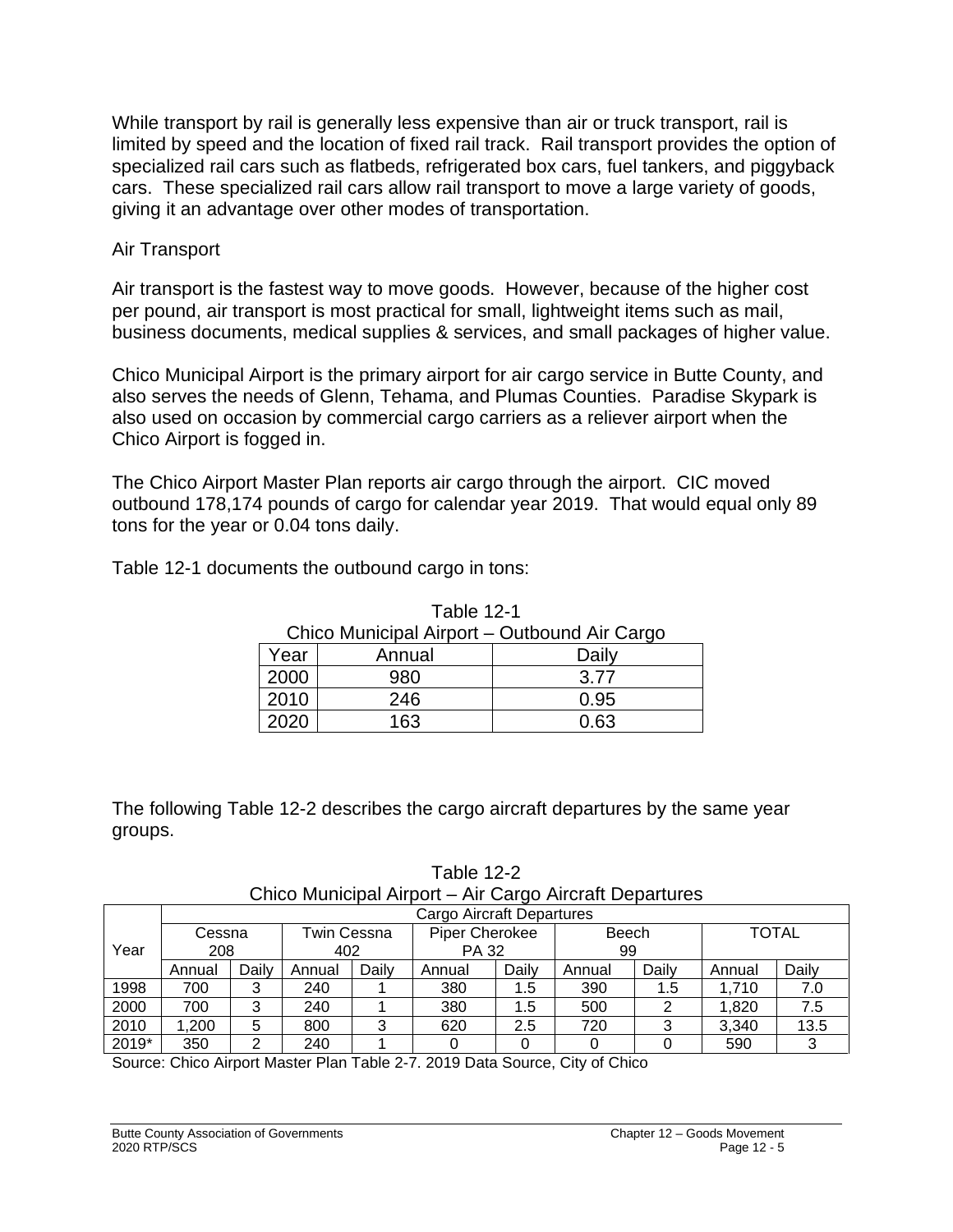## Truck Transport

Truck transport is the primary method of transporting goods into and through the Butte region. Agricultural operations and grocery stores are just two examples of commercial operations depending almost entirely on truck transportation.

The designated truck route through Butte County encompasses State Route 70 from the southern border of Butte County then traversing northwest onto SR 149 and back onto SR 99 to provide for a south to north and vice versa truck route. Because there is no continuous four-lane freeway/expressway system in Butte County to safely accommodate the movement of goods by trucks, safety continues to be a major issue with truck travel. SR 32, 70, and 99 are commonly used to transport freight to and from the urban centers of Butte County. In addition, Chico, Oroville, and Paradise each have designated truck routes within their jurisdictions.

To address the inadequate regional truck infrastructure on the State Highway System, the SR 70 Corridor has been BCAG's top regional priority since 1991. As part of the 2020 State Transportation Improvement Program (STIP), funding to widen SR 70 to 4 lanes has been secured. The entire corridor between Marysville and Oroville is or will be under construction over the next 5 years. These improvements will make it safer for the efficient and safe travel of people and goods.

Rural two lane highways in the region are subject to significant safety concerns. Corridor projects aim to improve the operations and safety for the traveling public to and through the region. Northern California is rich in agriculture products serving the state and exporting goods throughout the world. As a rural agriculture region, head-on collisions are a major concern for the transporting of goods and the safe transport of the public. In addition, the area is an economically depressed region with struggles to attract new business in the absence of adequate, minimum highway infrastructure. As a rural agriculture region, the corridor is subject to higher fatality rates above the state average. The region also experiences high seasonal truck traffic during crop harvesting periods.

Along with SR 99, SR 70 is one of the primary north-south transportation corridors for the eastern Sacramento Valley. SR 70 traverses Sutter, Yuba, and Butte Counties, totaling approximately 81 miles. The route begins 14 miles north of the City of Sacramento, at the junction of SR 99 and SR 70 in Sutter County. It continues north, bisecting the City of Marysville in Yuba County, the City of Oroville in Butte County, and then continues northeast through the Lake Oroville State Recreation Area and Lassen National Forest in Butte County, ultimately terminating at the junction of US 395 in Plumas County.

SR 70 carries substantial recreational traffic through Yuba and Butte Counties, and is a parallel easterly alternative route to SR 99 for most trip purposes. SR 70 accommodates regional, interregional, recreational, and commercial truck traffic, in addition to serving local traffic within Marysville, Oroville, and adjacent unincorporated communities. SR 70 plays an important role in goods movement, particularly for the first mile/last mile of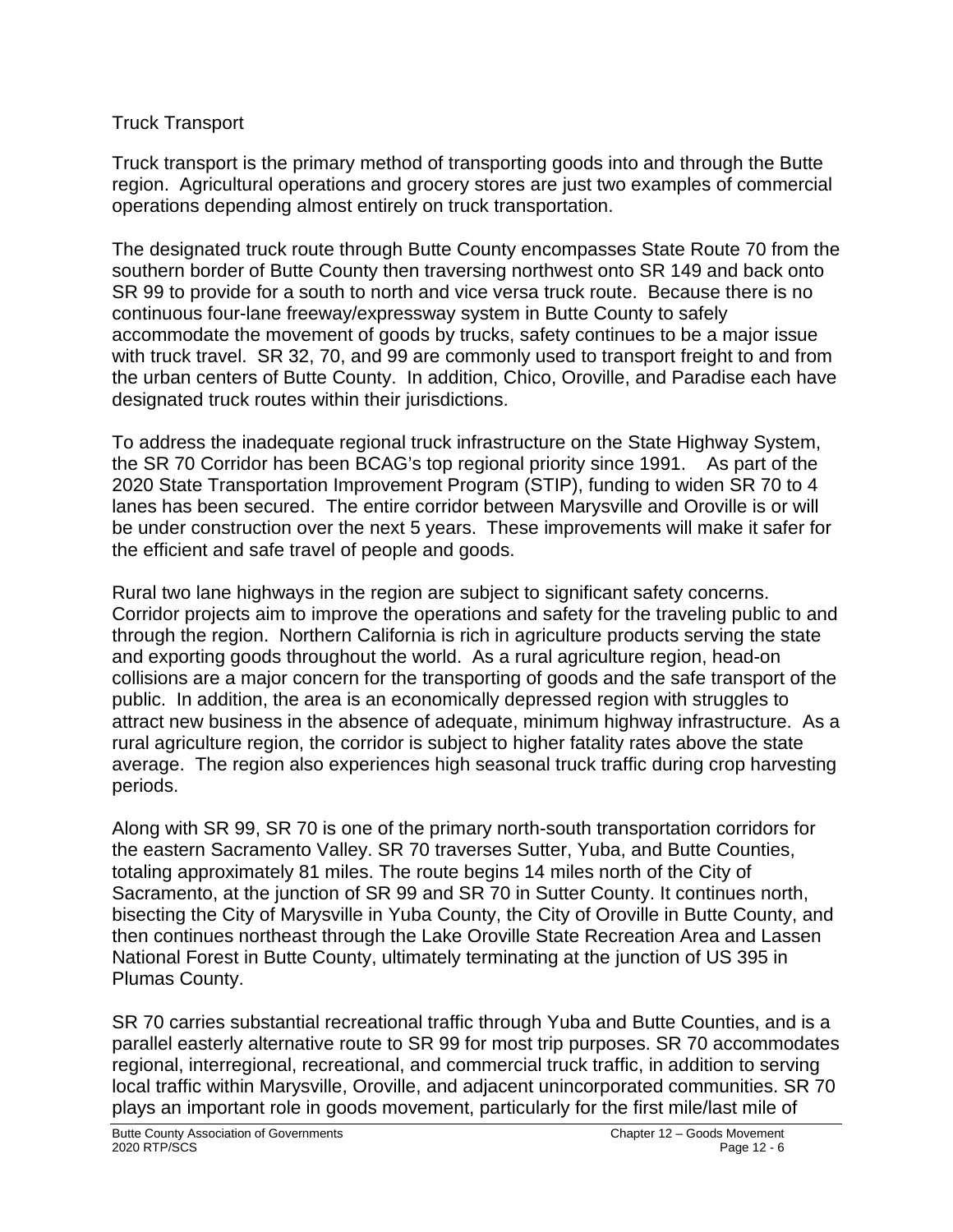transporting local agricultural products to market and to processing plants in the region. SR 70 also carries supports the local manufacturing economy by providing access to the Sacramento and Oakland ports. SR 70 is a California Highway Freight Network Tier 3 facility as designated by the California Freight Mobility Plan. In addition, SR 70 serves as an emergency alternative route for Interstate 80 (I-80) across the Sierra Nevada Mountains when I-80 is closed or impaired due to weather conditions or other significant incidents.

# **Pipelines**

When most people think of goods transportation, vehicles such as trucks, trains, and airplanes usually come to mind. However, pipelines also play a critical role in transporting water, natural gas, and petroleum supplies through Butte County.

# **Water**

Various agencies and municipalities within Butte County manage water pipelines. There are nine major suppliers of water, with more than 100 other small water suppliers with less than 200 customers each. The major suppliers of water, along with the miles of pipelines they manage, are shown in Table 12-3.

| <b>Water Company</b>                             | <b>Miles of Pipeline</b> |
|--------------------------------------------------|--------------------------|
| City of Biggs                                    | 15                       |
| California Water Service                         | 373                      |
| Durham Irrigation District                       | 11                       |
| City of Gridley                                  | 18                       |
| South Feather Water & Power                      | 160                      |
| Paradise Irrigation District                     | 180                      |
| <b>Thermalito Irrigation District</b>            | 69                       |
| Del Oro Water Company                            | 30                       |
| Lime Saddle Community<br><b>Service District</b> | 6                        |
| <b>TOTAL MILES</b>                               | 680                      |

| <b>Table 12-3</b>                     |
|---------------------------------------|
| Major Water Suppliers in Butte County |

# **Petroleum**

Pipelines are the cheapest, safest, and most efficient method of moving large quantities of petroleum products from the refinery to the marketplace. There is a network of petroleum pipelines through northern California. Chico is the northern terminus for the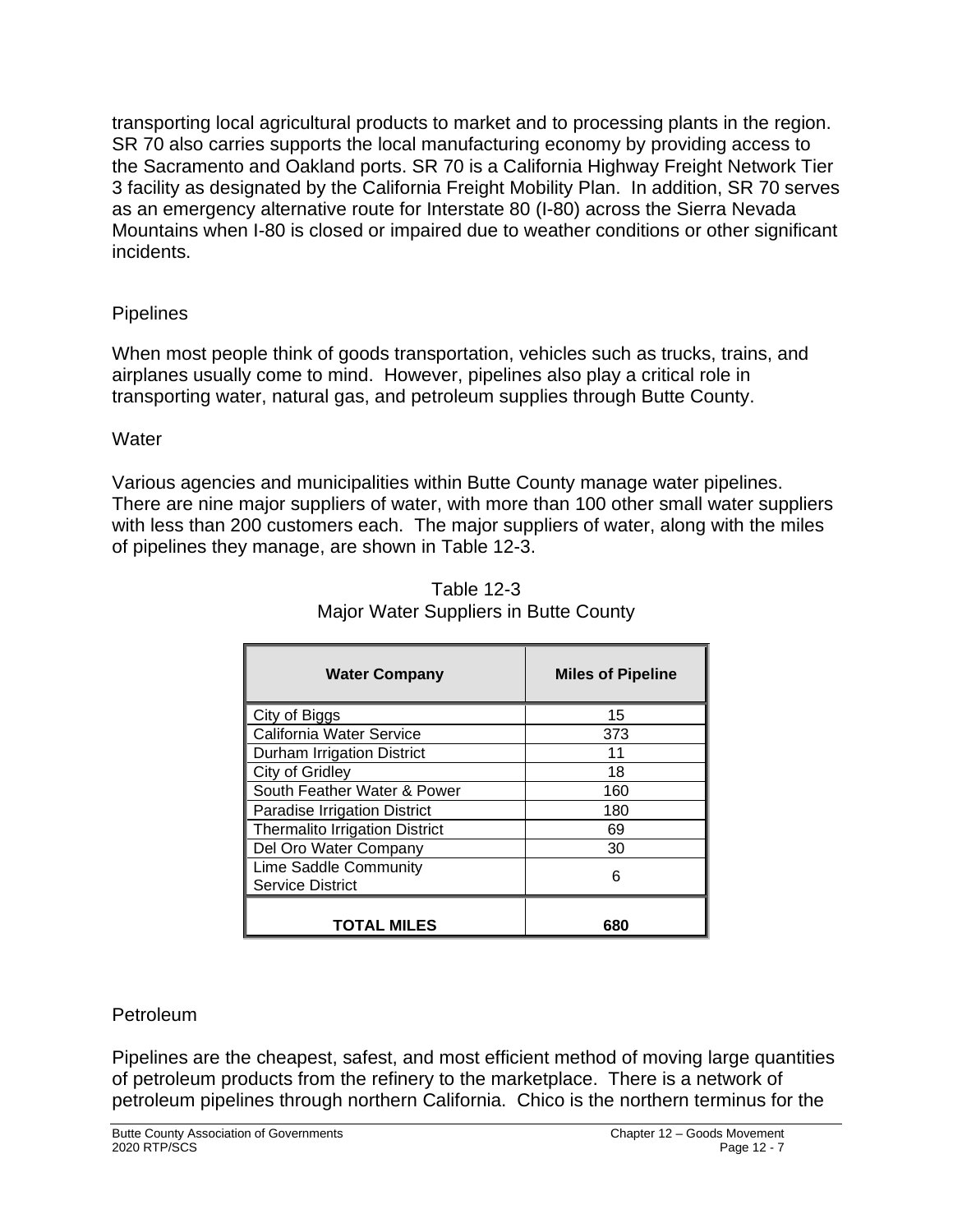Northern California Petroleum Product Pipeline, shown in Figure 12-2. An 8" diameter pipeline has a capacity of 35,000 barrels of fuel per hour. The pipeline generally follows the right-of-way of the Union Pacific Railroad tracks from Martinez through the eastern portion of the Sacramento Valley to Chico. The pipeline is generally located underground, except for a few locations where the pipeline crosses creeks and rivers. In Butte County, the only location where the pipeline is exposed to the surface is at Butte Creek just south of Durham.

At the terminus of the pipeline in Chico is a large tank farm used to store the petroleum until it is ready to be transferred to tanker trucks to fuel stations in northern California and southern Oregon. The tank farm has a storage capacity of 500,000 barrels, and 120 to 140 tanker trucks are loaded with petroleum products daily.

#### Natural Gas

There are numerous natural gas pipelines throughout Butte County which supply the region with this vital energy source. These local natural gas pipelines are classified as transmission or distribution lines. There are currently 109.43 miles of transmission lines and 735.3 miles of distribution lines in Butte County (Figure 12-3). Natural gas pipelines maintained by Pacific Gas & Electric currently serve Oroville, Chico, and Paradise. These local pipelines tie into a statewide natural gas pipeline system.

## **Goods Movement Assessment**

#### **Trucking**

Butte County is California's largest metropolitan area not connected to the state's 4 lane continuous highway system. Two-lane rural highways are the venue for most of the goods moved in an out of the region. On these rural highways, trucks share the road with automobiles, farm equipment, school buses, delivery vehicles, etc. The lack of a continuous 4 lane facility results in an increased strain on the system as the population of the county moves toward urban densities. Because the rural roadways must serve a wide spectrum of transportation needs, capacity is reduced, and trucking operations impeded. The lack of a continuous 4 lane facility is an issue for economic development to the region since most goods are transported by truck.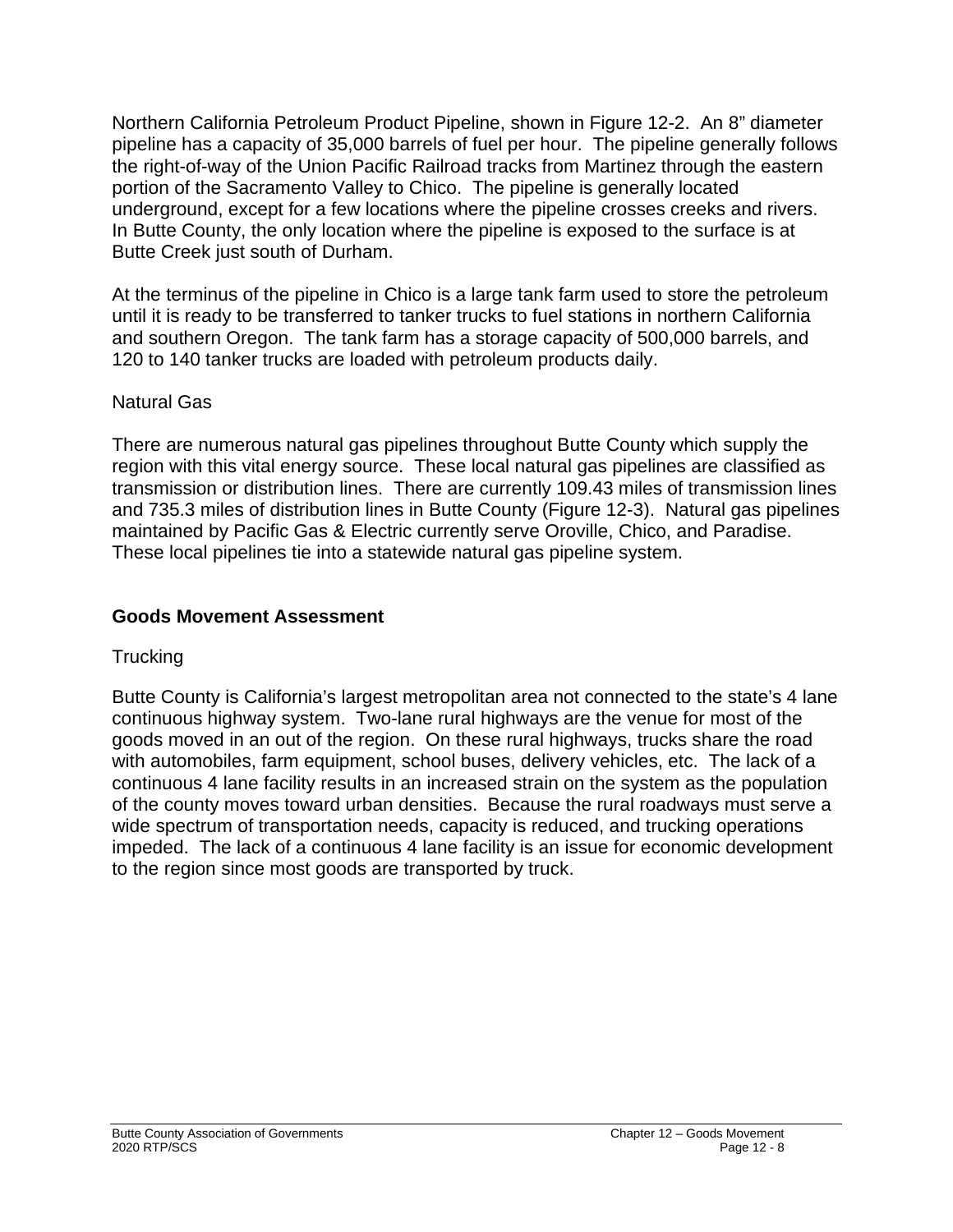



 $\frac{N}{4}$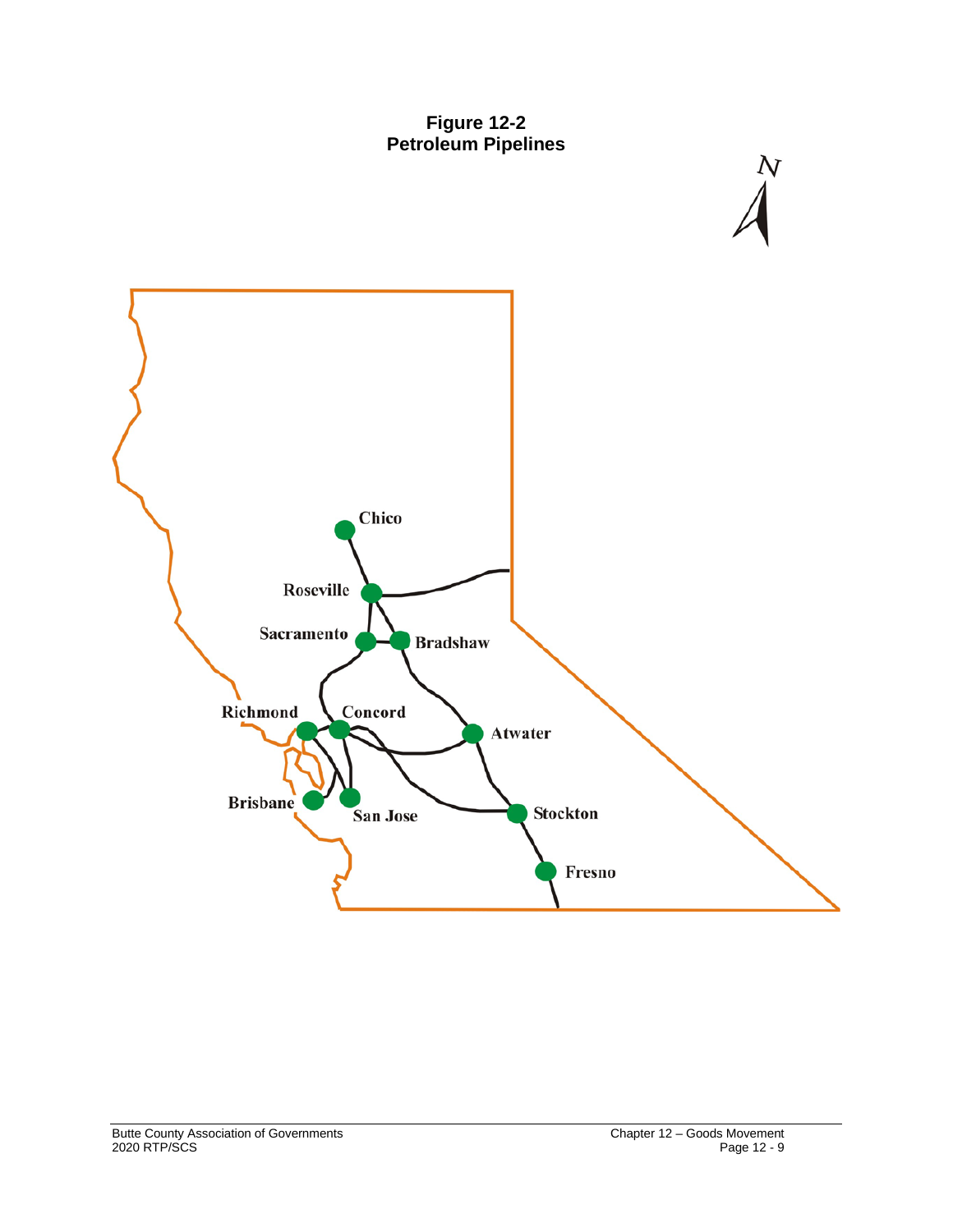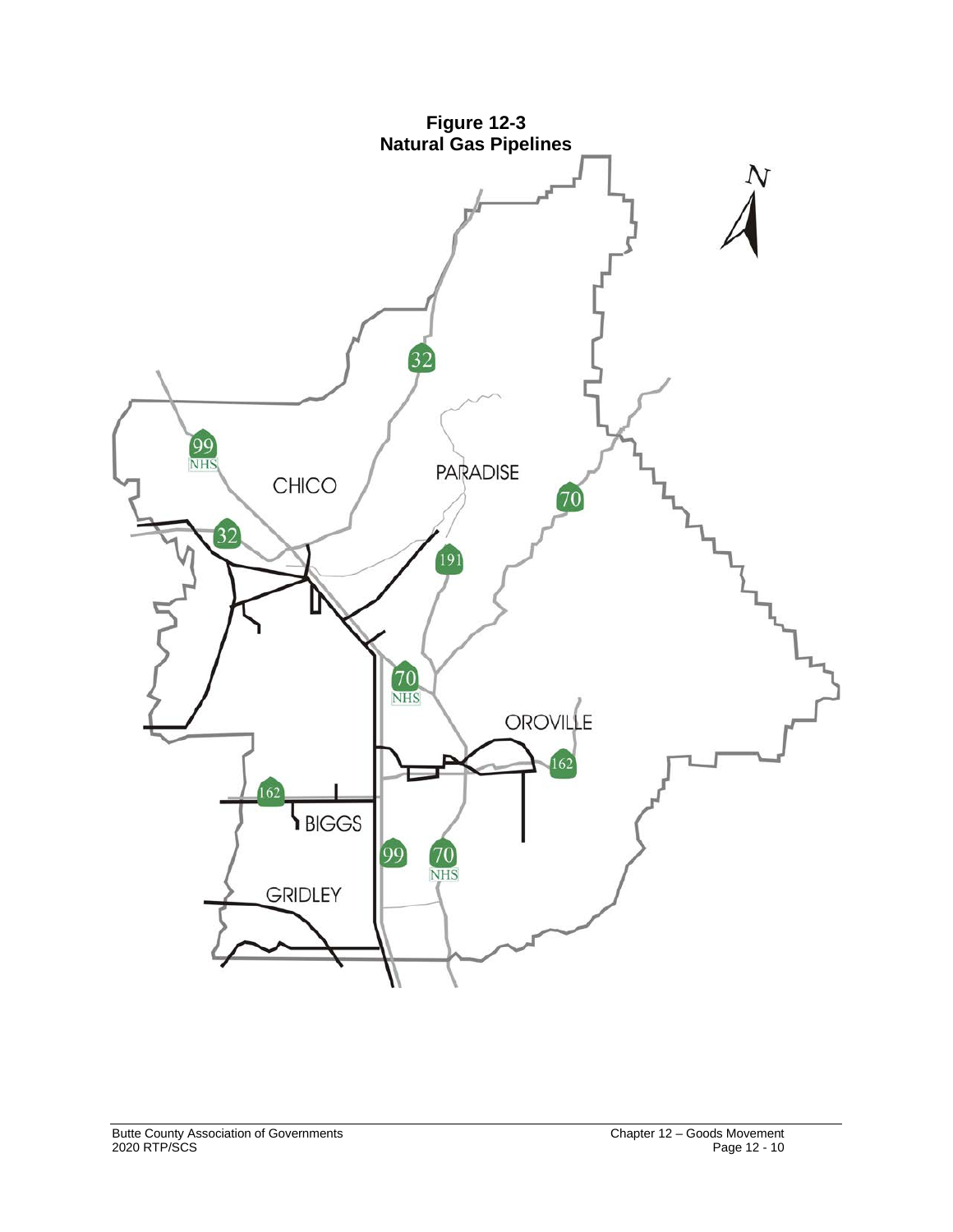# **Transportation of Hazardous Waste**

Butte County Public Works oversees waste management in Butte County. Hazardous waste is reported in the "CalRecycle 303 Household Hazardous Waste Collection Information" Report. The last three reports include:

| <b>Fiscal Year</b> | Tons    |
|--------------------|---------|
| 2017/18            | 456,575 |
| 2018/19            | 417,878 |
| 2019/20            | 722,764 |
| 3 Year<br>Average  | 532,405 |

Motor Oil is also compiled and reported. These include:

| <b>Fiscal Year</b> | Tons   |
|--------------------|--------|
| 2017/18            | 12,123 |
| 2018/19            | 13,301 |
| 2019/20            | 52,038 |
| 3 Year<br>Average  | 25,820 |

The significant increases in reporting period 2019-2020 were attributed to a large population being required to be off work from COVID-19 and using this time to clean out their barns/shops/garages.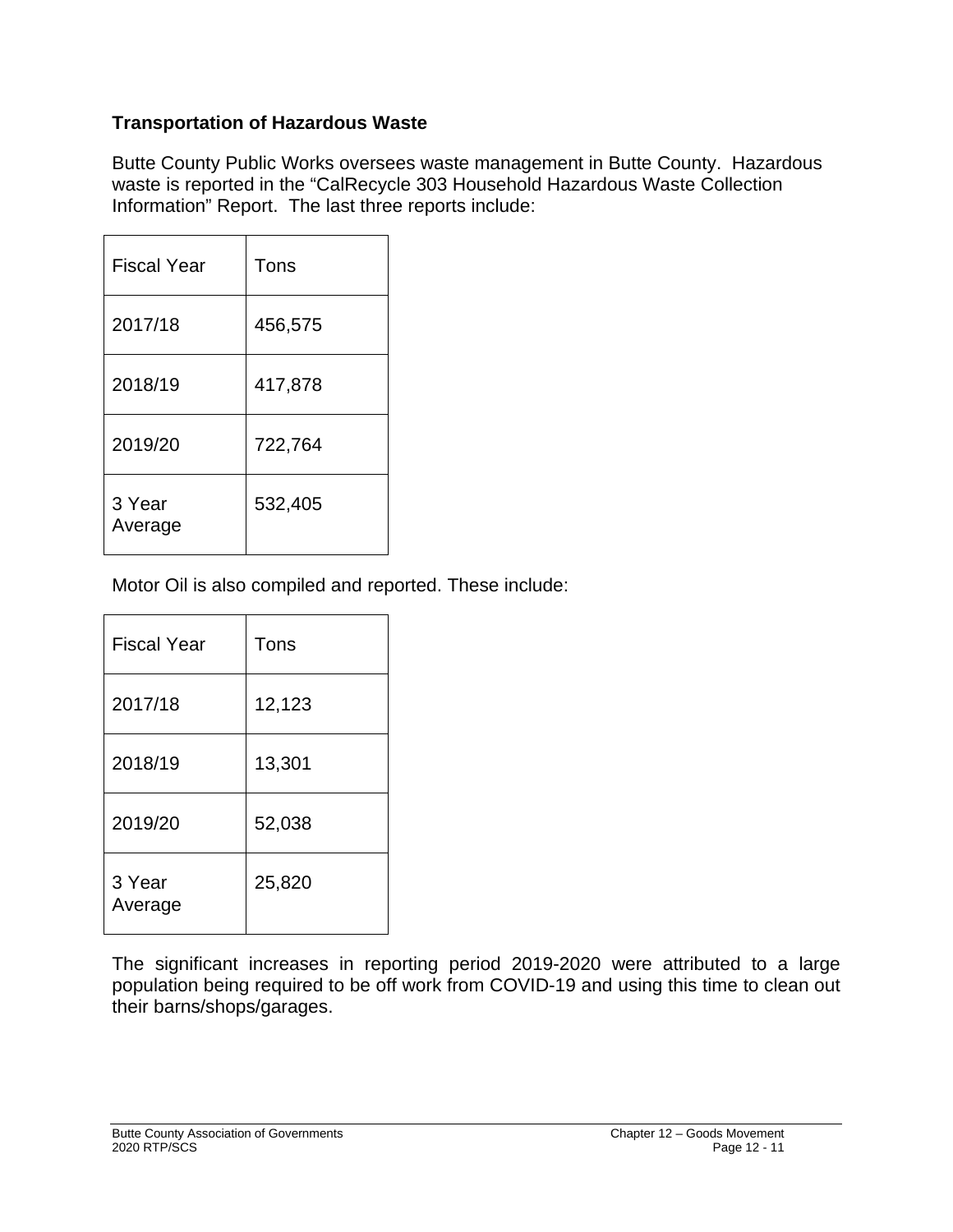## **Rail – Motor Vehicle Conflicts**

The Union Pacific railroad corridors bisect three urban areas within Butte County. Union Pacific runs through Oroville, while the former Southern Pacific (now Union Pacific) rail tracks run through Gridley and Chico. Railroads and train operations bring with them both advantages and disadvantages to the communities they serve. Each of the three communities is faced with increased conflicts between the train operations and other transportation methods, such as automobiles and pedestrians, due to increased travel demands resulting from urban expansion. The conflict between rail and community uses has become most acute along the railroad tracks adjacent to the California State University, Chico campus due to the large student population and extensive housing developments being located on the opposite side of the tracks from the university campus.

To eliminate train conflicts between the railroad, roadways, and the community, grade separations are normally built. However, the significant expense and environmental impacts of these major construction projects complicate the use of this alternative.

# **GOODS MOVEMENT ACTION PLAN – Planned Improvements**

As part of the Highways and Local Roads Chapter, the specific list of projects on Butte County's State Highways are improvements to the efficient and safe transport of goods. Of significance is the completion of the SR 70 Corridor of projects including SR 70 Passing Lane – Segment 2 and Segment 3 project. This will complete the widening from a rural 2 lane highway to 4 lanes from the Butte/Yuba County line to Palermo Rd. It should be noted that the SR 70 Corridor between Marysville to the Yuba/Butte County line is also fully funded and is under way in some form either environmental, design or construction. Thus, the immediate action for BCAG is to continue to work with Caltrans, Yuba County, the City of Marysville, Sacramento Area Council of Governments, California Transportation Commission and the California State Transportation Agency to ensure no delays are encountered. This section of highway has also experienced the highest fatality rate in California.

#### Short Range

- 1. Provide rail-highway crossings and protective devices at various locations to minimize rail-highway conflicts. (*Butte County, Caltrans, FHWA, Rail Industry*)
- 2. Work towards completing construction of a continuous four-lane expressway/freeway on a new alignment between Chico and Sacramento. *(BCAG, Jurisdictions, Caltrans*)
- 3. Act as a resource to local jurisdictions for interrelationship of industrial land use and transportation planning. (*BCAG*)